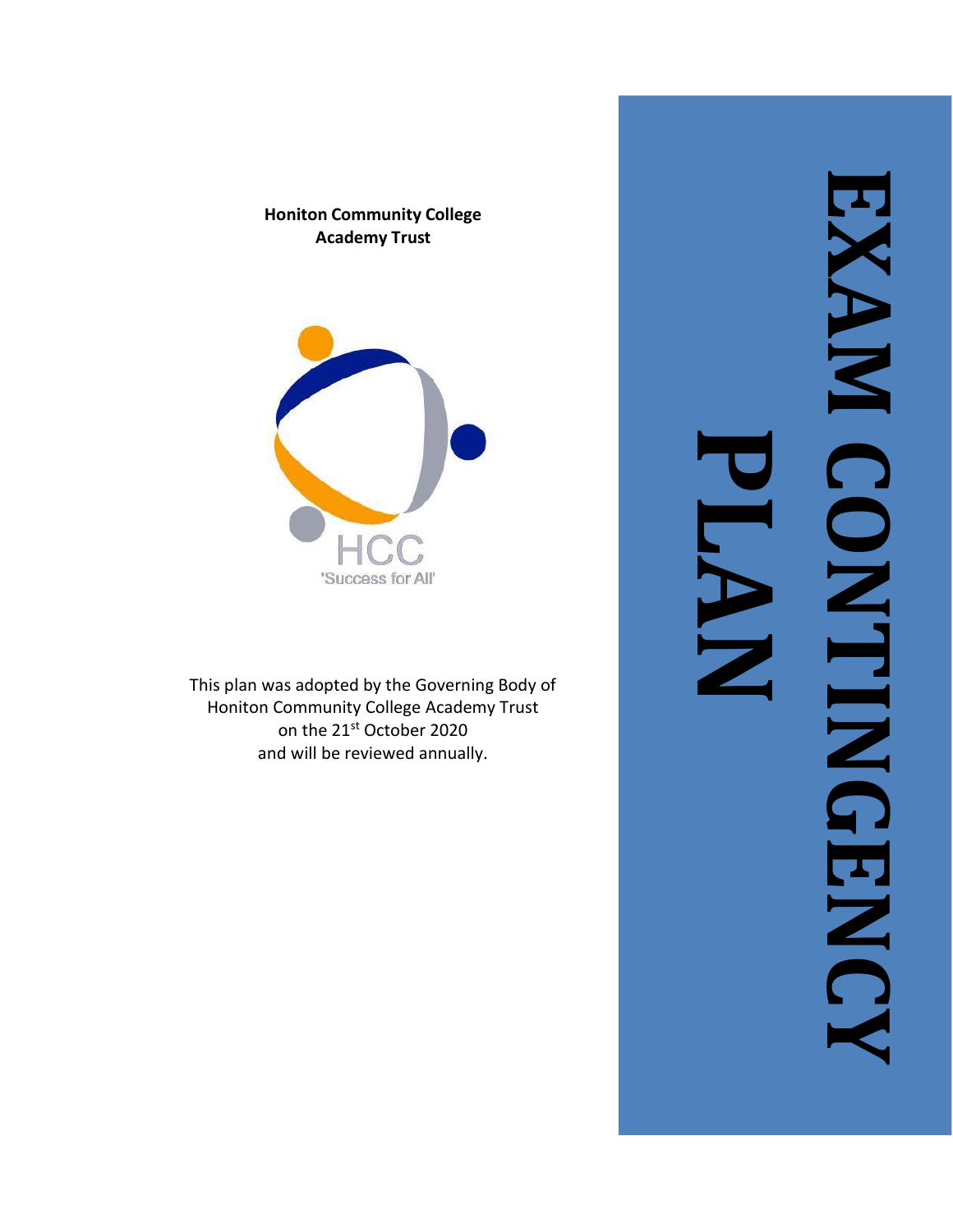# **PURPOSE OF THE PLAN**

This plan examines potential risks and issues that could cause disruption to the management and administration of the exam process at Honiton Community College. By outlining actions/procedures to be followed in case of disruption it is intended to mitigate the impact these disruptions have on our exam process.

At all times, the Examinations Officer and Executive Leadership Team will liaise with the relevant Awarding Body to ensure any contingency plans meet with its requirements and that JCQ regulations are adhered to where possible.

Alongside internal processes, this plan is informed by information contained in the *Joint contingency plan for the examination system in England, Wales and Northern Ireland*  where it is stated that *"Centres should prepare plans for any disruption to examinations as part of their general emergency planning. It is important to ensure that relevant centre staff are familiar with the plan. Consideration should be given as to how these arrangements will be communicated to candidates, parents and staff should disruption to examinations occur."*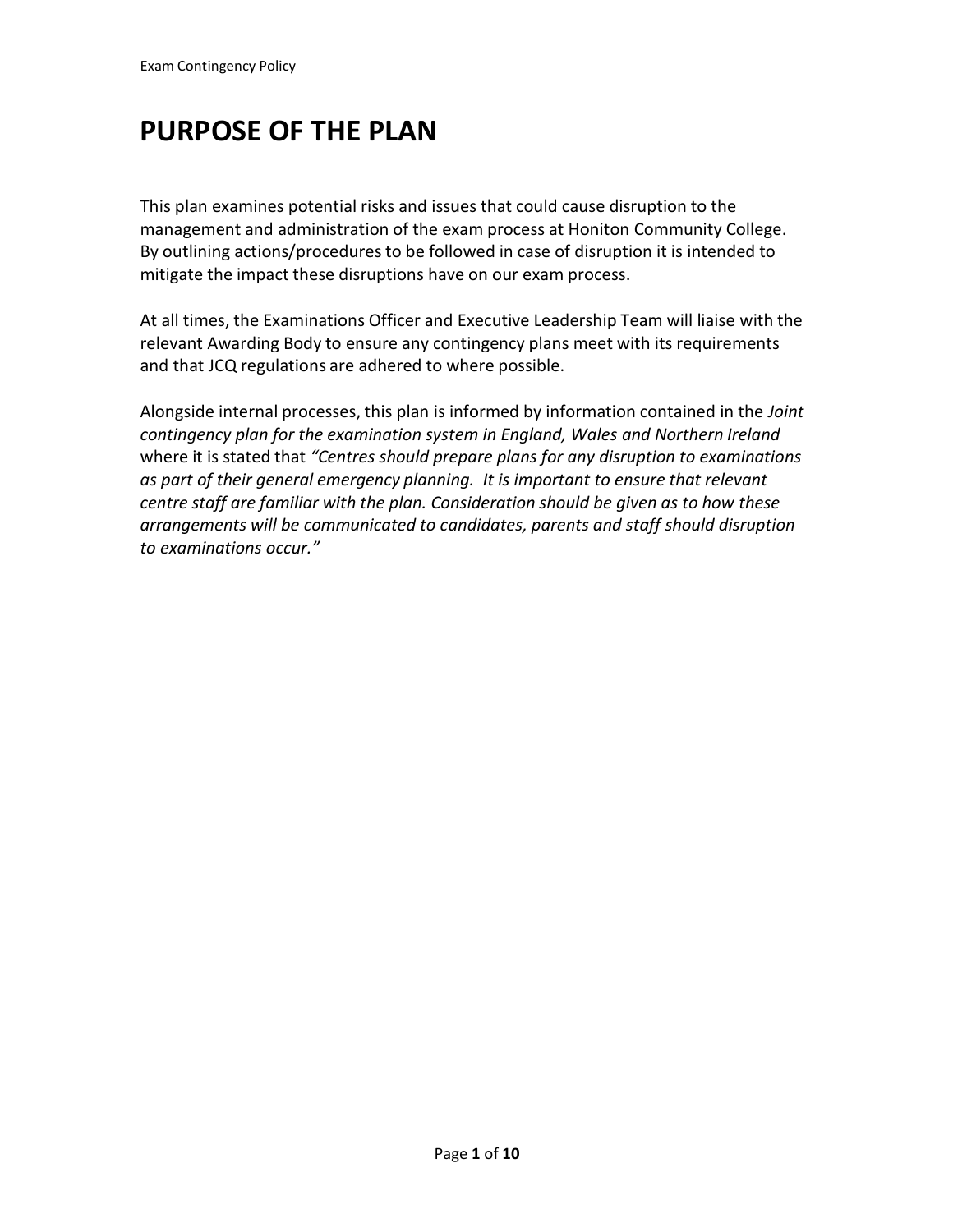# **CAUSES OF POTENTIAL DISRUPTION TO THE EXAM PROCESS**

# **1. Exam Officer extended absence at key points in the exam process (cycle)**

#### **Criteria for implementation of the plan**

Key tasks required in the management and administration of the exam cycle not undertaken including:

#### *Planning*

- annual data collection exercise not undertaken to collate information on qualifications and awarding body specifications being delivered
- annual exams plan not produced identifying essential key tasks, key dates and deadlines
- sufficient invigilators not recruited and trained

#### *Entries*

- awarding bodies not being informed of early/estimated entries which prompts release of early information required by teaching staff
- candidates not being entered with awarding bodies for external exams/assessment
- awarding body entry deadlines missed or late or other penalty fees being incurred

#### *Pre-exams*

- exam timetabling, rooming allocation; and invigilation schedules not prepared
- candidates not briefed on exam timetables and awarding body information for candidates
- exam/assessment materials and candidates' work not stored under required secure conditions
- internal assessment marks and samples of candidates' work not submitted to awarding bodies/external moderators

#### *Exam time*

- exams/assessments not taken under the conditions prescribed by awarding bodies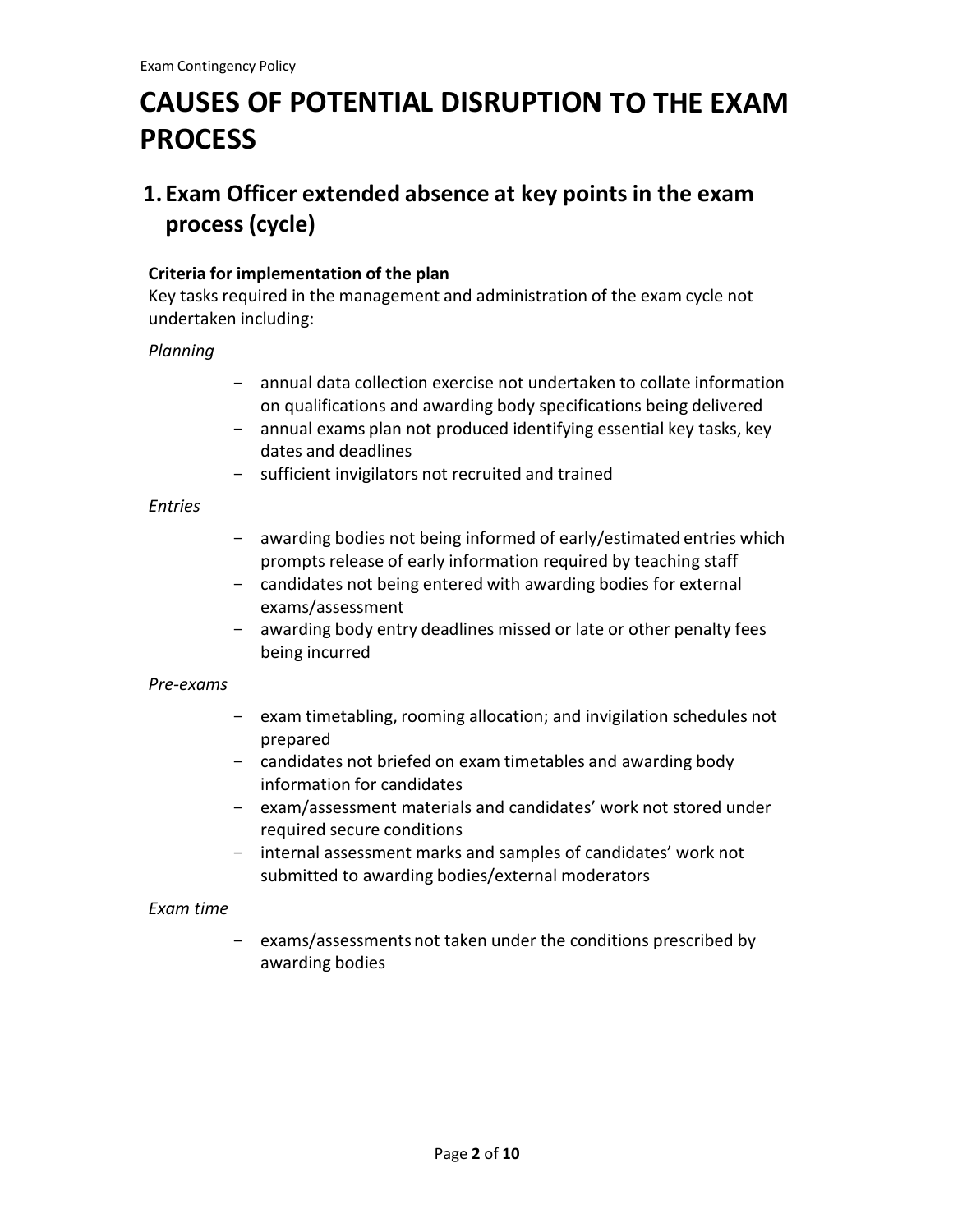#### Exam Contingency Policy

- required reports/requests not submitted to awarding bodies during exam/assessment periods e.g. very late arrival, suspected malpractice, special consideration
- candidates' scripts not dispatched as required to awarding bodies

#### *Results and post-results*

- access to examination results affecting the distribution of results to candidates
- the facilitation of the post-results services

#### **Centre actions**

- Executive Leadership Team (ELT) to assume responsibility for the above tasks.

### **2. SENCo extended absence at key pointsin the exam cycle**

#### **Criteria for implementation of the plan**

Key tasks required in the management and administration of the access arrangements process within the exam cycle not undertaken including:

#### *Planning*

- candidates not tested/assessed to identify potential access arrangement requirements
- evidence of need and evidence to support normal way of working not collated

#### *Pre-exams*

- approval for access arrangements not applied for to the awarding body
- modified paper requirements not identified in a timely manner to enable ordering to meet external deadline
- staff providing support to access arrangement candidates not allocated and trained

#### *Exam time*

- access arrangement candidate support not arranged for exam rooms

#### **Centre actions**:

- The Additional Needs Assistants and Examinations Officer to work with ELT to identify students where applications for access arrangements may be required. The employment of outside agencies/professionals may be required.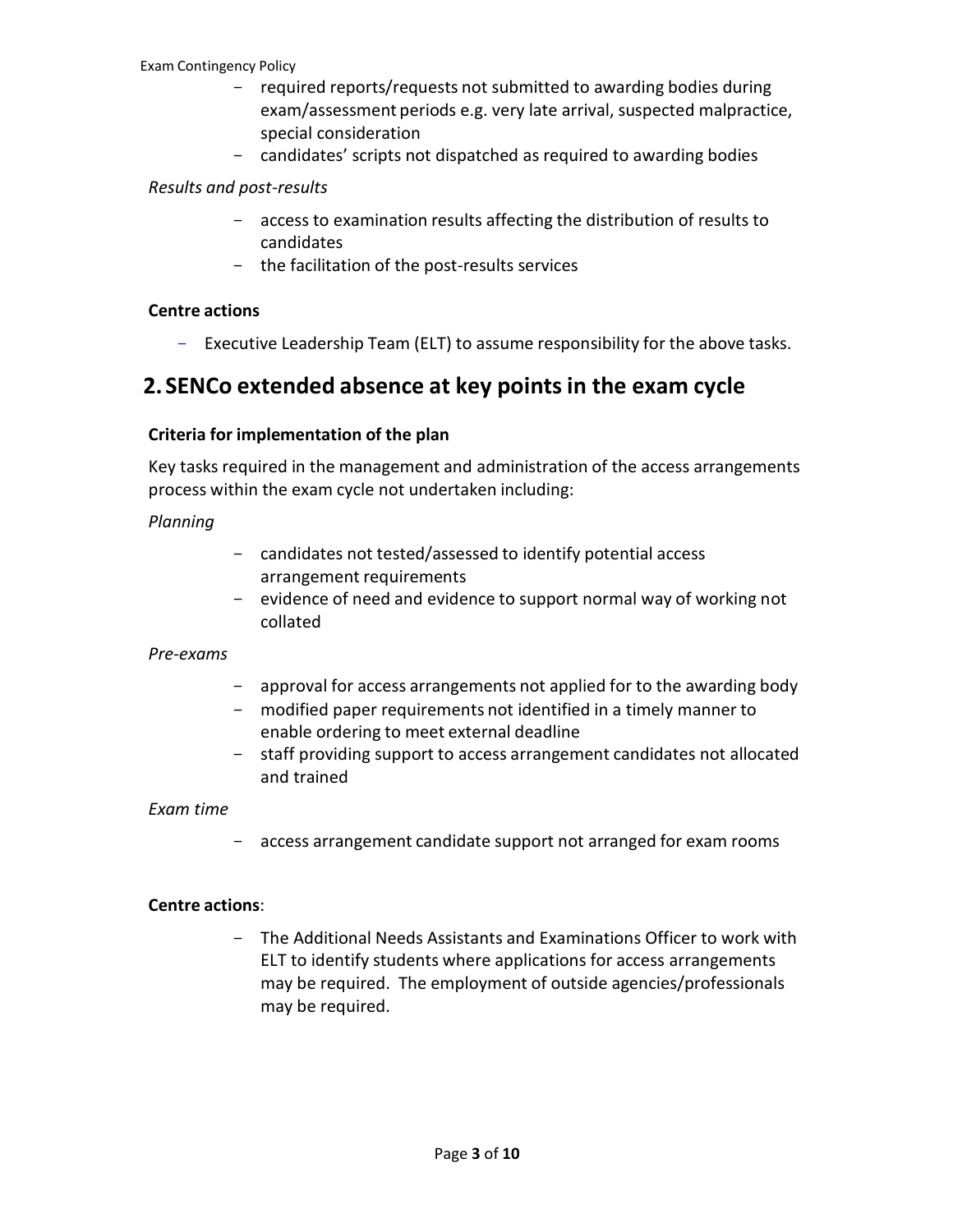### **3.Teaching staff extended absence at key points in the exam cycle**

#### **Criteria for implementation of the plan**

Key tasks not undertaken including:

*Early/estimated entry information not provided to the Exams Officer on time; resulting in pre-release information not being received*

*Final entry information not provided to the Exams Officer on time; resulting in:*

- *candidates not being entered for exams/assessments or being entered late*
- *late or other penalty fees being charged by awarding bodies*
- *Internal assessment marks and candidates' work not provided to meet submission deadlines.*

#### **Centre actions:**

The Examinations Officer to liaise with Head/Second of Department and/or ELT, if necessary, to ensure all necessary deadlines are adhered to. Where this is not possible, the Examinations Officer will liaise with the relevant Awarding Body and act upon advice received.

### **4. Disruption because of COVID-19**

#### **Criteria for implementation of the plan**

*It is our expectation that schools and colleges will run autumn series exams, including where the school or college is only open for smaller student groups. We also expect schools and colleges in areas under local restrictions to run exams. Where candidates are travelling to or within an area under local restrictions to take exams, they should refer to the local restrictions guidance. Candidates should expect to be able to travel for the purpose of taking exams.*

#### **Centre actions**

The Examinations Officer will ensure that students are aware that exams will continue as published if there are local lockdown restrictions.

The Examinations Officer will ensure that where students are in mixed bubbles they will be seated at least 2m apart. Invigilators must be able to stay 2m away from students and still see all the students.

The centre will ensure that the exam rooms will be thoroughly cleaned including desks and chairs.

Invigilators will be provided with visors. Once the identity of a candidate has been checked they may wear a face covering if they wish.

Invigilators do not need to wear gloves but they will need to wash their hands after handling exam papers.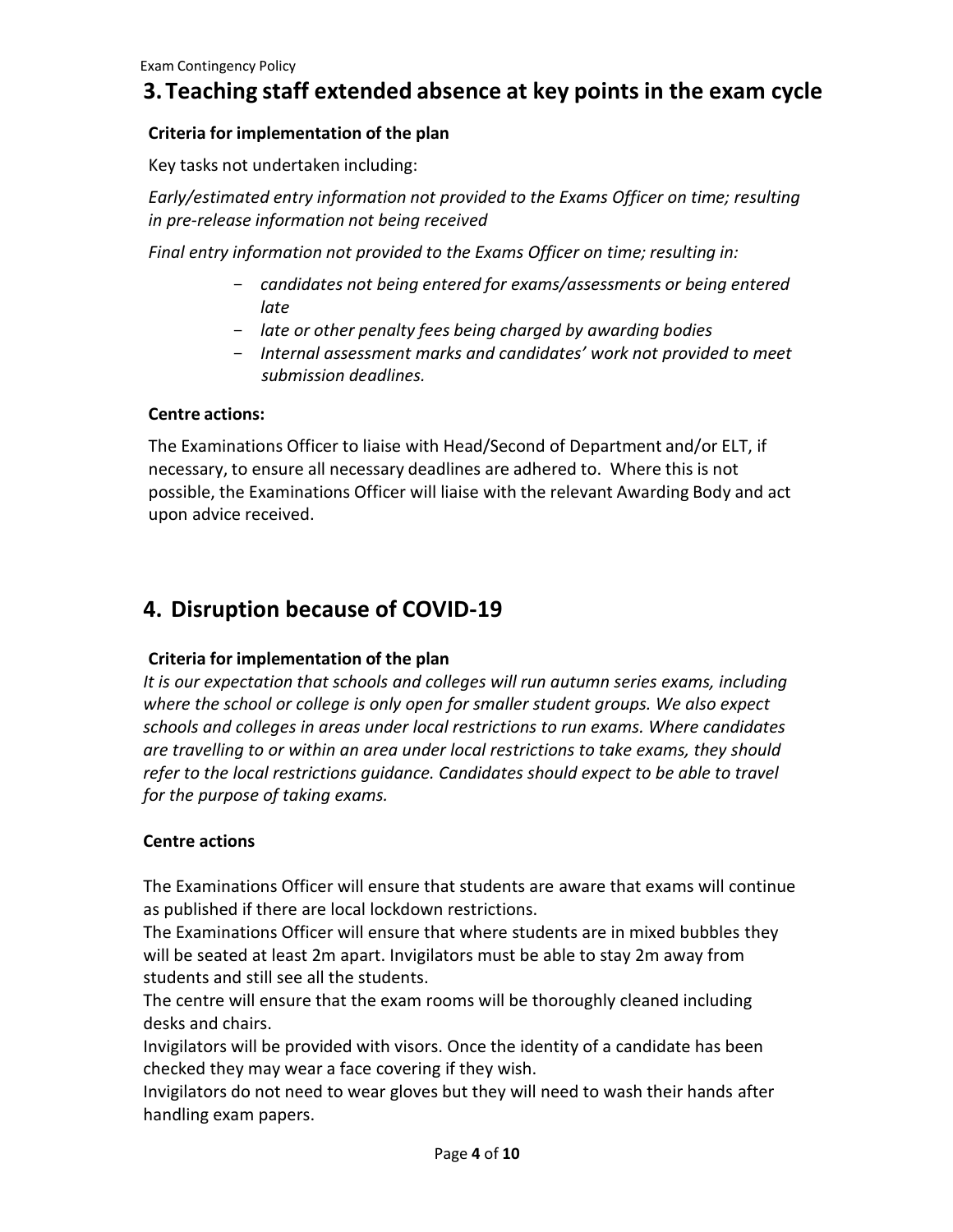# **5.Internal governance arrangements**

#### **Criteria for implementation of the plan**

- has in place a written escalation process should the head of centre, or a member of the senior leadership team with oversight of examination administration, be absent;

- has in place a member of the senior leadership team who will provide support and guidance to the examinations officer and ensure that the integrity and security of examinations and assessments is maintained throughout an examination series

#### **Centre Actions**

All members of ELT know how to support the Exams Officer and have the experience to start examinations. In particular, they are aware that the times that exams are allowed to start are dependent upon the length of time of the examination.

ELT are also aware that the security of the examination materials is paramount,

# **6.Invigilators- lack of appropriately trained invigilators or invigilator absence**

#### **Criteria for implementation of the plan**

- *Failure to recruit and train sufficient invigilators to conduct exams*
- *Invigilator shortage on peak exam days*
- *Invigilator absence on the day of an exam*

#### **Centre actions:**

- The Examinations Officer will review the invigilation staffing at the start of each academic year to ensure sufficient staff are recruited and trained in a timely fashion
- The Examinations Officer will be aware of the school staff available for invigilation duties at short notice and for peak exam days

### **7. Exam rooms - lack of appropriate rooms or main venues unavailable at short notice**

#### **Criteria for implementation of the plan**

- *Exams Officer unable to identify sufficient/appropriate rooms during exams timetable planning*
- *Insufficient rooms available on peak exam days*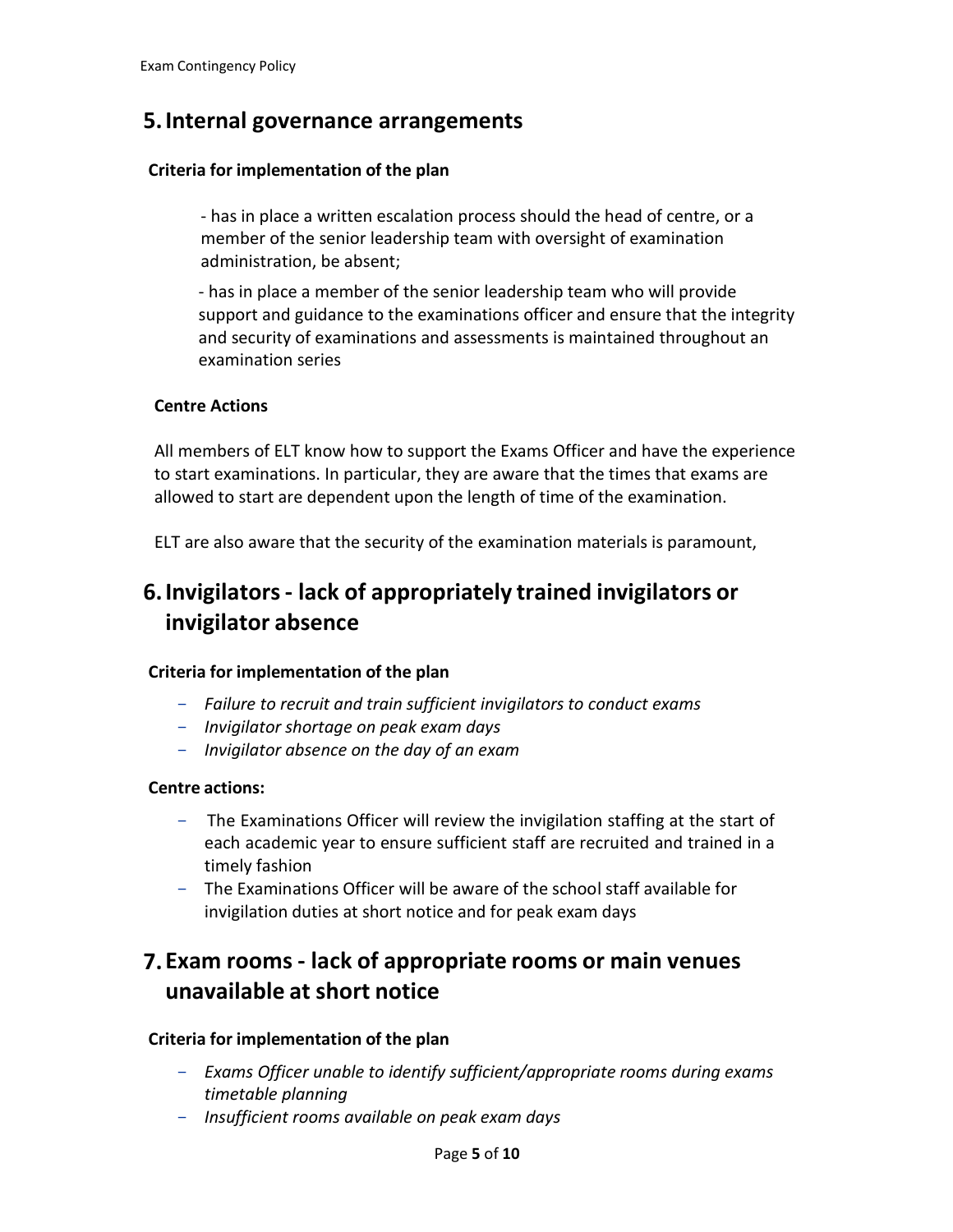Exam Contingency Policy

- *Main exam venues unavailable due to an expected incident at exam time*

#### **Centre actions**:

- The Examinations Officer will organise rooming for examinations before the Easter holidays ensuring sufficient time is available to identify appropriate rooms and plan appropriately
- In the event of a room not being available at very short notice, sufficient staff will be made available to ensure the security of the examination is not compromised whilst alternative rooming is sourced. The ELT will work with the Examinations Officer at all times during such emergencies

### **8. Failure of IT systems**

#### **Criteria for implementation of the plan**

- *MIS system failure at final entry deadline*
- *MIS system failure during exams preparation*
- *MIS system failure at results release time*

#### **Centre actions**:

- The Examinations Officer, in consultation with the ELT, will make entries from another venue direct to the Awarding Bodies. Results may also be accessed directly from the Awarding Bodies. At all times during the system failure the Examinations Officer will liaise with the Awarding Bodies to minimise disruption and costs incurred.

### **9. Emergency evacuation of the exam room (or centre lock down)**

#### **Criteria for implementation of the plan**

Whole centre evacuation (or lock down) during exam time due to serious incident resulting in exam candidates being unable to start, proceed with or complete their exams.

#### **Centre actions**:

− Stop the candidates from writing, invigilators to collect attendance registers, evacuate the exam room in line with the school fire and emergency evacuation procedures policy, ensure all question papers are left in the exam room. Advise candidates they must leave the room in silence and any discussion of the paper may lead to disqualification, lead the students out of the hall in single file keeping 1 meter between each other. Keep a record of the time and duration of the interruption. For small exams, move candidates to alternative location, where possible, ensure candidates have the full duration. Complete the incident log sheet and submit to relevant awarding body.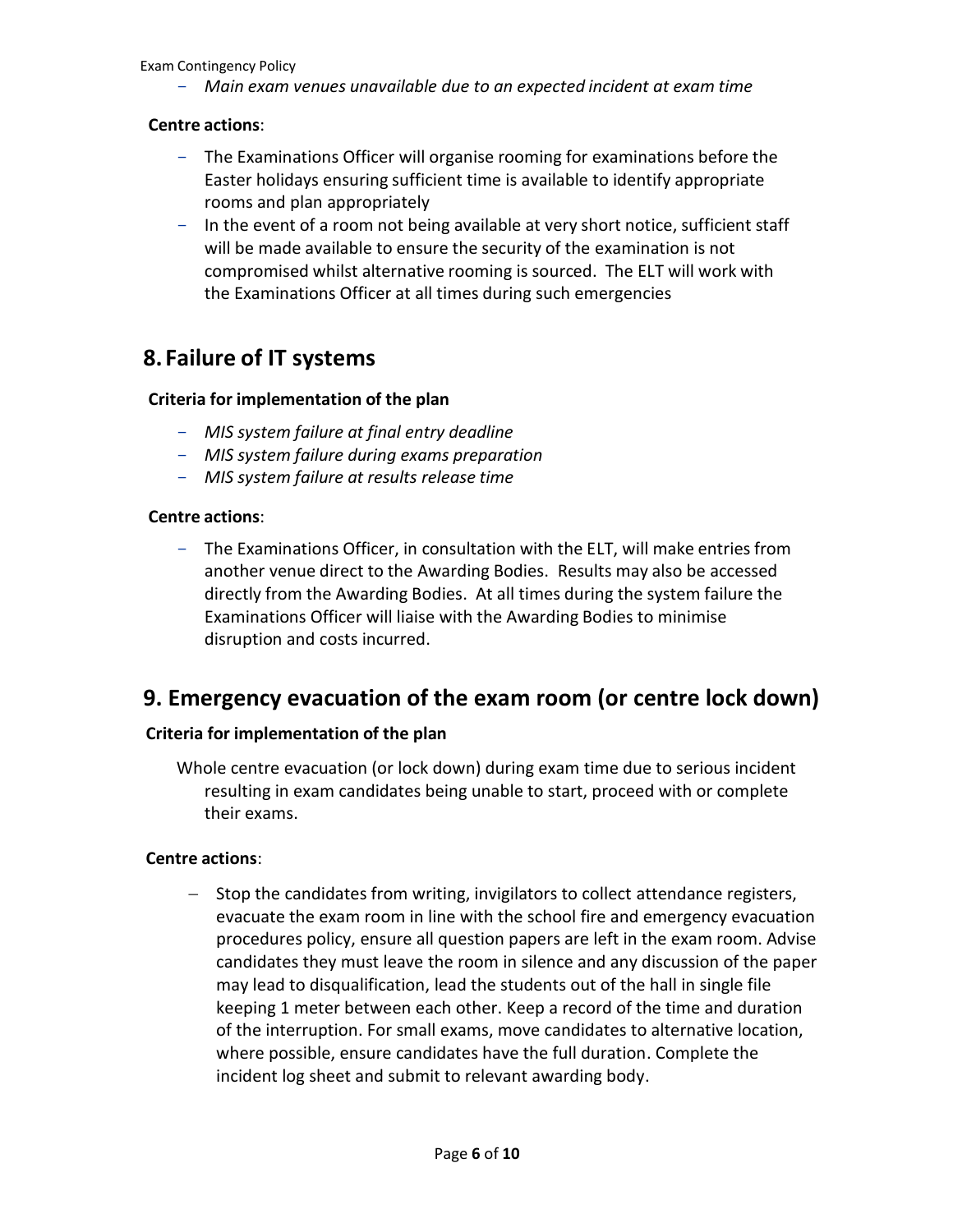# **10.Disruption of teaching time – centre closed for an extended period**

#### **Criteria for implementation of the plan**

- Centre closed or candidates are unable to attend for an extended period during normal teaching or study supported time, interrupting the provision of normal teaching and learning

#### **Centre actions**:

- ELT to manage all such incidents. There is a contingency plan in place to provide a system of blended learning to all students.

### **11. Centre unable to open as normal during the exams period**

#### **Criteria for implementation of the plan**

- Centre unable to open as normal for scheduled examinations

*\*In the event that the Head of Centre decides the Centre cannot be opened for scheduled examinations,the relevantAwardingBodymust be informedassoon as possible. Awarding bodies will be able to offer advice regarding the alternative arrangements for conducting examinations that may be available and the options for candidates who have not been able to take scheduled examinations.*

#### **Centre actions:**

- The Examinations Officer will contact the relevant Awarding Body to discuss alternative arrangements and liaise with the ELT to take appropriate action

# **12. Candidates unable to take examinations because of a crisis centre remains open**

#### **Criteria for implementation of the plan**

- Candidates are unable to attend the examination centre to take examinations as normal

#### **Centre actions**:

- The Examinations Officer will contact the relevant Awarding Body to discuss alternative arrangements and liaise with the ELT to take appropriate action

### **13.Disruption in the distribution of examination papers**

#### **Criteria for implementation of the plan**

− Disruption to the distribution of examination papers to the centre in advance of examinations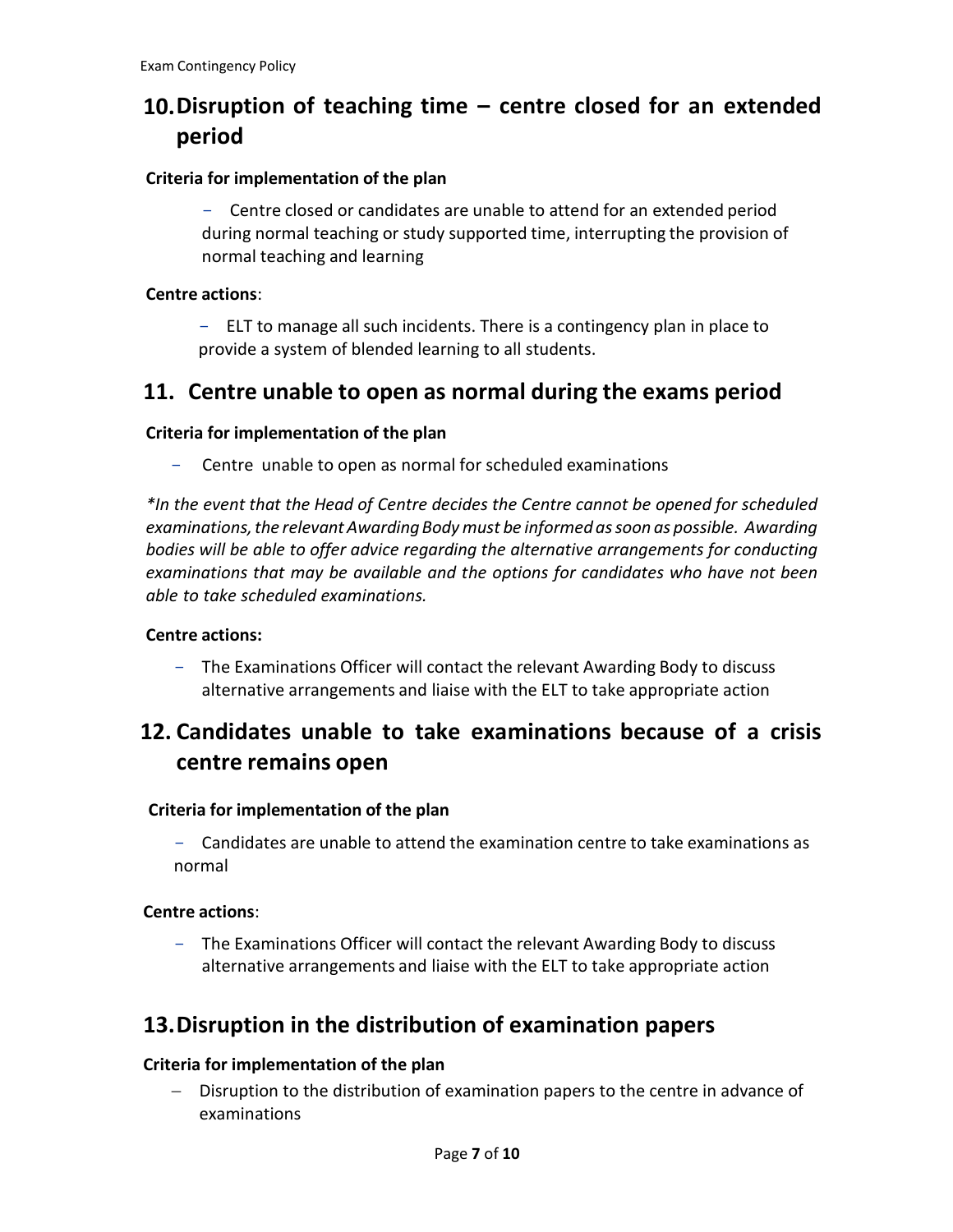#### **Centre actions**:

Awarding organisations to provide centres with electronic access to examination papers via a secure external network. Centres would need to ensure that copies are received, made and stored under secure conditions and should have plans in place to facilitate such an action. Awarding organisations would provide guidance on the conduct of examinations in such circumstances.  $\mathbb Z$  as a last resort, and in close collaboration with centres and regulators, awarding organisations to consider scheduling of the examination on an alternative date)

# **14. Disruption to the transportation of completed examination scripts**

#### **Criteria for implementation of the plan**

Delay in normal collection arrangements for completed examination scripts

#### **Centre actions**:

- The Examinations Officer will contact the Awarding Body to notify them of any such difficulties and put in place suitable alternative arrangements

### **15. Assessment evidence is not available to be marked**

#### **Criteria for implementation of the plan**

- Large scale damage to or destruction of completed examination scripts/assessment evidence before it can be marked

#### **Centre actions:**

- The Examinations Officer will contact the Awarding Body to notify them of any such incidents and act upon advice given

### **16. Centre unable to distribute results as normal**

#### **Criteria for implementation of the plan**

- Centre is unable to access or manage the distribution of results to candidates, or to facilitate post-results services

#### **Centre actions**:

- The Examinations Officer will contact the Awarding Body to notify them of any such incidents and act upon advice given

\*Information taken from the *Joint* C*ontingency Plan for the Examination System in England, Wales and Northern Ireland.*